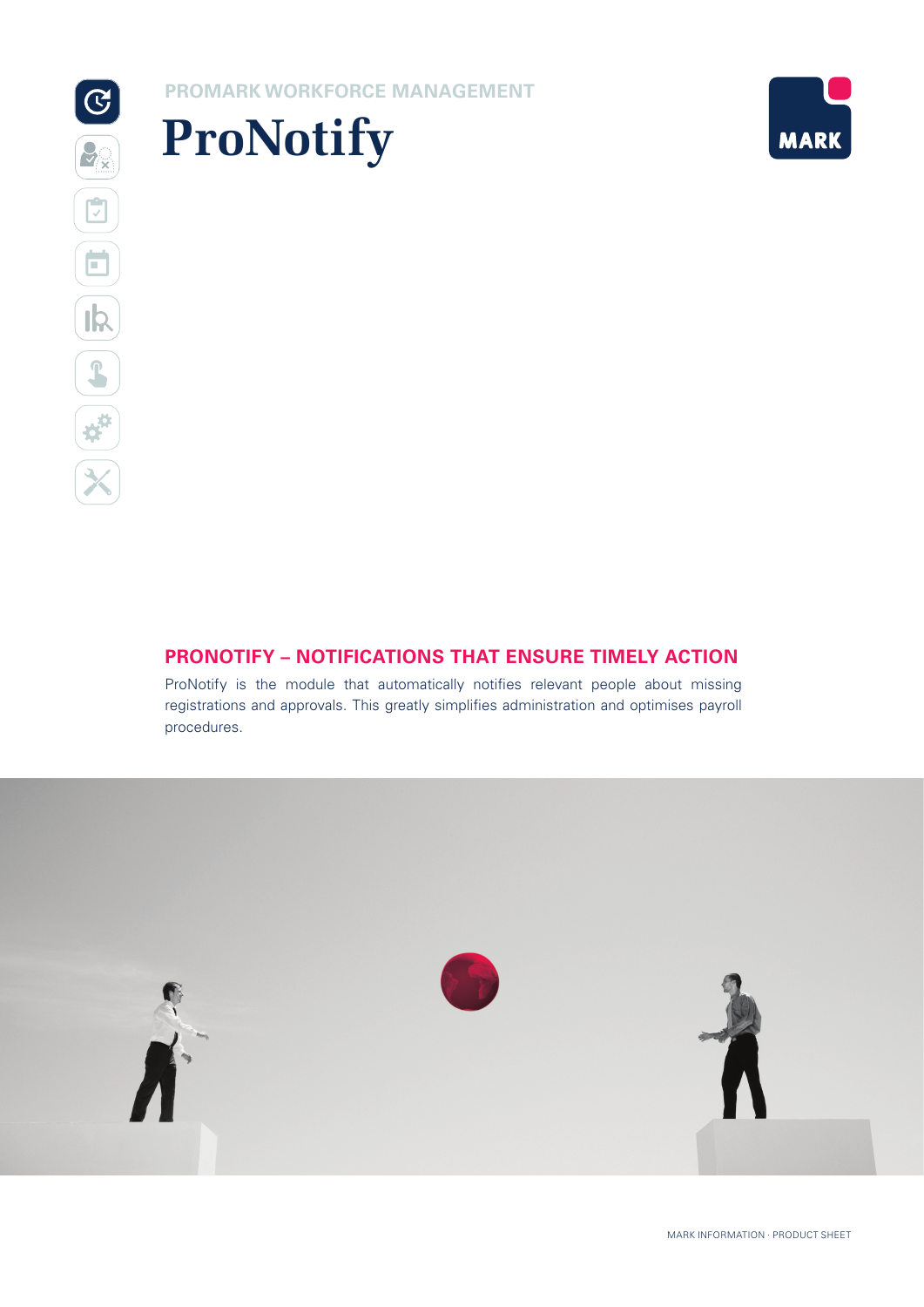**ProNotify**

#### **PROACTIVE NOTIFICATIONS ENSURE ACTION BEFORE DEADLINE**

**AUTOMATED NOTIFICATIONS**  ProNotify sends automatic notifications to employees and managers in case of irregularities or specific events registered in ProMark. The notifications are sent as individual emails, SMS messages or messages in ProPortal or ProMobile.

### **GENERAL NOTIFICATIONS**

## **GENERAL REMINDERS**

A notification might be a general reminder to all employees, for instance to submit any mileage claims or to remember some recurring registration before the end of the period.

# **TEMPLATE AND TIME FOR DISTRIBUTION**

Notifications are written in a template and are sent as a consequence of specific events in ProMark. Alternatively, distribution can be related to a certain number of days before or after the end of a payroll period.



### **TRIGGERING EVENTS**

Events in ProMark which can trigger notifications are:

- Missing registrations (clock-in, clock-out, absence, reasons and project registrations)
- Missing acknowledgement of payroll period (for salaried staff who only register absence)
- Missing approval of e.g. transactions and holiday requests
- Approved holiday
- Notification about an account balance near the upper limit, e.g. overtime
- Birthdays and anniversaries
- Alarm on doors with access control
- Finished batch jobs run on server
- Errors and rejections when exchanging data to/from other systems (HR/payroll/ERP)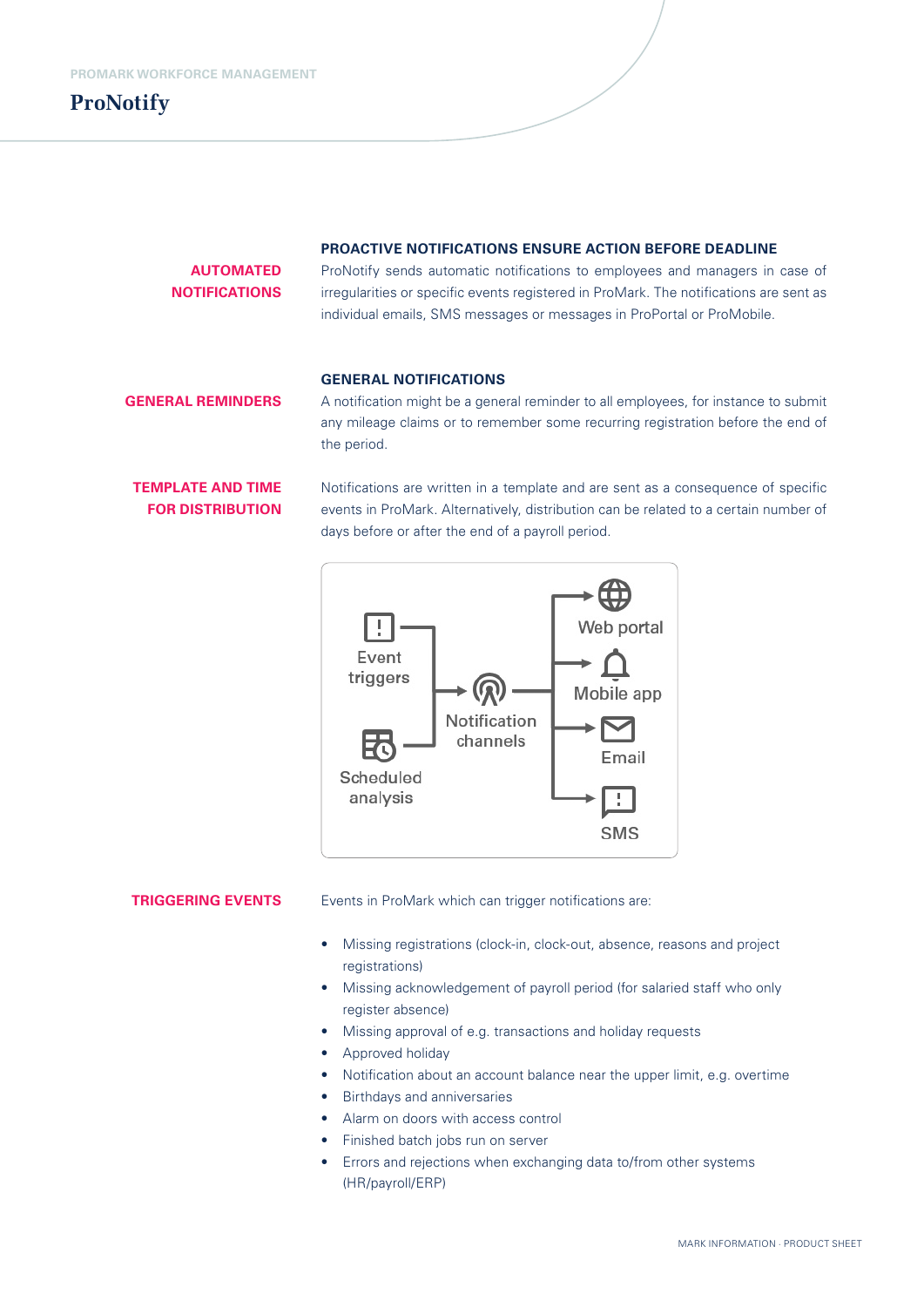

#### **INDIVIDUAL NOTIFICATIONS SENT AUTOMATICALLY**

| <b>AUTOMATED</b>            | The more advanced kind of notification is                                                                                                              | @ D 10:56 AM                                            |  |  |  |
|-----------------------------|--------------------------------------------------------------------------------------------------------------------------------------------------------|---------------------------------------------------------|--|--|--|
| <b>INDIVIDUAL REMINDERS</b> | individual<br>employees,<br>messages<br>to                                                                                                             | <b>Notifications (2)</b><br>$\leftarrow$<br><b>MARK</b> |  |  |  |
|                             | approvers or managers. They are sent<br>according to predefined parameters and at                                                                      | <b>UNREAD</b><br><b>READ</b>                            |  |  |  |
|                             | specific times in case of specific events in                                                                                                           | Mar 17, 2017   APPROVAL                                 |  |  |  |
|                             | ProMark or in relation to the payroll or<br>holiday period.                                                                                            | Approval registration missing                           |  |  |  |
|                             | The content of the message is defined in a                                                                                                             | Mar 17, 2017   APPROVAL                                 |  |  |  |
|                             | template with variable data for receiver,                                                                                                              | Approval registration missing                           |  |  |  |
|                             | sender and content in accordance with the                                                                                                              |                                                         |  |  |  |
|                             | results found by ProNotify when checking<br>registrations and data.                                                                                    |                                                         |  |  |  |
| <b>NOTIFICATION</b>         | Notifications can be sent to a substitute defined in ProMark if e.g. an approver is                                                                    |                                                         |  |  |  |
| <b>TO SUBSTITUTE</b>        | on holiday or leave, so no important notifications are awaiting responses.                                                                             |                                                         |  |  |  |
| PORTAL, MOBILE,             | Notifications can be received in ProPortal and ProMobile or sent via email or SMS,<br>so that they reach the recipient in the most appropriate manner. |                                                         |  |  |  |
| <b>EMAIL OR SMS</b>         |                                                                                                                                                        |                                                         |  |  |  |
|                             | <b>DEDCANAL MECCACEC</b>                                                                                                                               |                                                         |  |  |  |

#### **PERSONAL MESSAGES**

**PERSONAL** ProNotify also allows you to prepare messages in free text to be sent individually AD HOC MESSAGES to one or more employees. The sender can be set to either ProMark or the relevant sender.

**DEFINE SENDER** If you send such a message as SMS and with yourself as the sender, the recipient will be able to reply back via ordinary SMS to your mobile phone.

| Send message                                                                     |                       |               |                 |       | $\times$             |  |
|----------------------------------------------------------------------------------|-----------------------|---------------|-----------------|-------|----------------------|--|
| $\triangledown$ SMS<br>Send as: ● Me (+45 72272722) ●<br>Notification<br>ProMark |                       |               |                 |       | $\checkmark$<br>Send |  |
| Drag a column header and drop it here to group by that column                    |                       |               |                 |       |                      |  |
|                                                                                  | Name                  | Mobile number | Ÿ<br>Department | Group |                      |  |
|                                                                                  | Karen Hansen<br>(MI)  | +45 11111111  | Dept. 260       | 260   |                      |  |
|                                                                                  | Børge Petersen<br>MI  | +45 22222222  | Dept. 260       | 260   |                      |  |
|                                                                                  | Ole Karlsen<br>(M)    | +45 33333333  | Dept. 260       | 260   |                      |  |
|                                                                                  | Bo Madsen<br>MI       | +45 44444444  | Dept. 260       | 260   |                      |  |
|                                                                                  | Anne Kristensen<br>MI | +45 55555555  | Dept. 260       | 260   |                      |  |
|                                                                                  |                       |               |                 |       |                      |  |

Message to send (1530 characters left) \*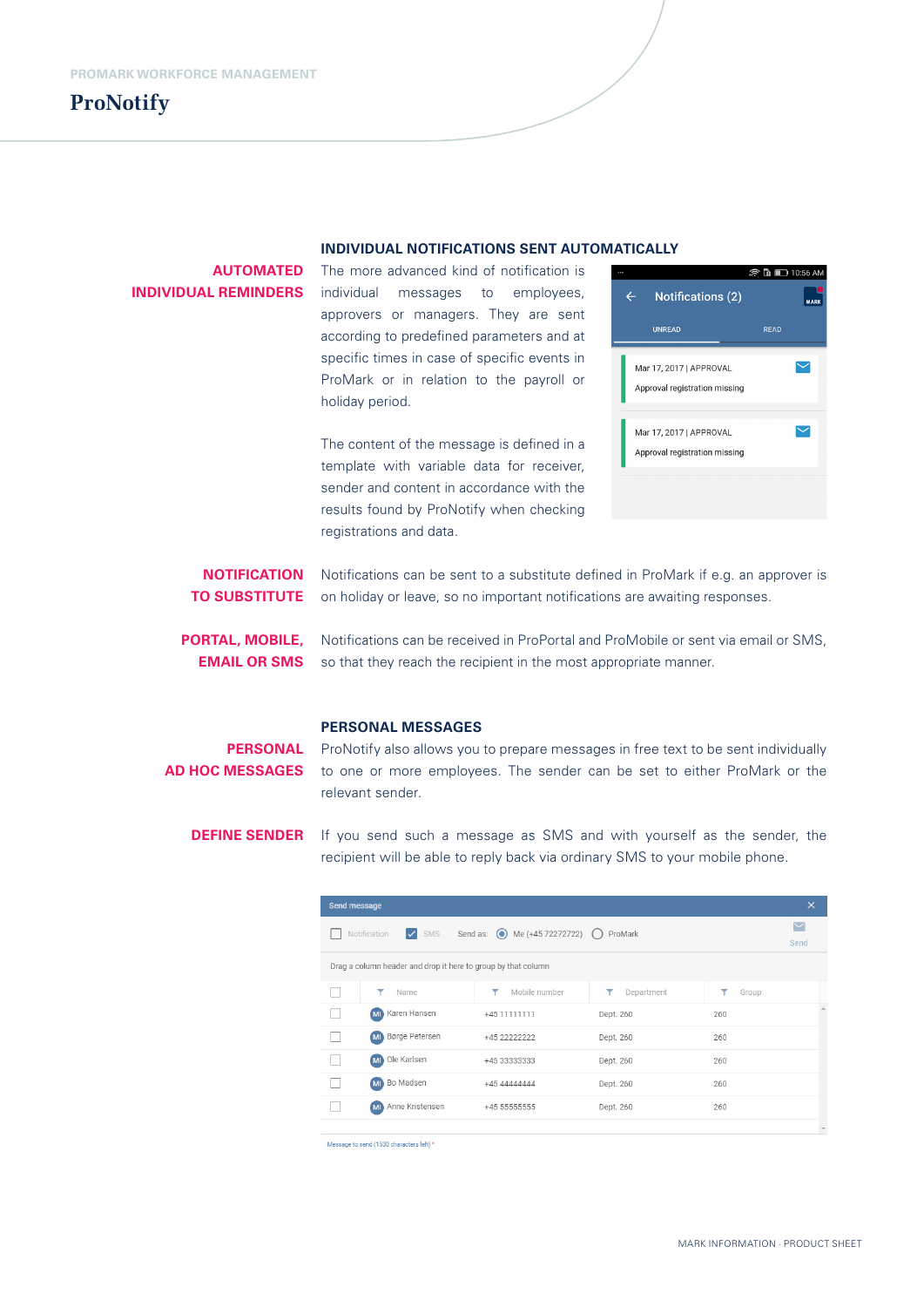

## **WRITE MESSAGE IN PROPORTAL**

The messages are written in ProPortal and are therefore visible to the payroll administration, managers, approvers as well as others with access to the portal. The functionality can be reused several places on the portal, so it is available where the user needs to send messages, for example in the approval window.

#### **LESS ADMINISTRATION AND CORRECT SALARIES IN TIME**

ProNotify saves the payroll administration team the time to find which registrations, approvals and reasons are missing as well as the trouble of remembering to send out reminders (possibly repeatedly). This is automatically done according to fixed schedules without any manual effort. **FASTER PAYROLL HANDLING**

Where one manager has completed all approvals, but another manager is missing some, a notification is only sent to the relevant person. I.e. there are no unnecessary notifications. **ONLY RELEVANT NOTIFICATIONS**

It is simple to set up notifications in ProNotify, and you have a complete view of sent and scheduled notifications. **OVERVIEW OF NOTIFICATIONS SENT**

ProNotify proactively facilitates that registrations and approvals are carried out before the end of the payroll period **CORRECT AND TIMELY PAYROLL**



and thus, that the payroll foundation is completed in time. This reduces the pressure on the payroll administration and ensures that the employees receive a correct and timely salary payment which in turn strengthens employee satisfaction.

Managing overtime and leave becomes easier as the responsible manager receives a notification when employees are about to hit the roof. This allows the manager to intervene before the employee exceeds an employment/company regulation. **PROACTIVITY**

**GREATER EFFICIENCY HIGHER PRODUCTIVITY**

ProNotify not only increases efficiency in the payroll administration. The automated notifications also ensure that managers do not have to spend unnecessary time searching for inconsistencies; they can focus on the core business.